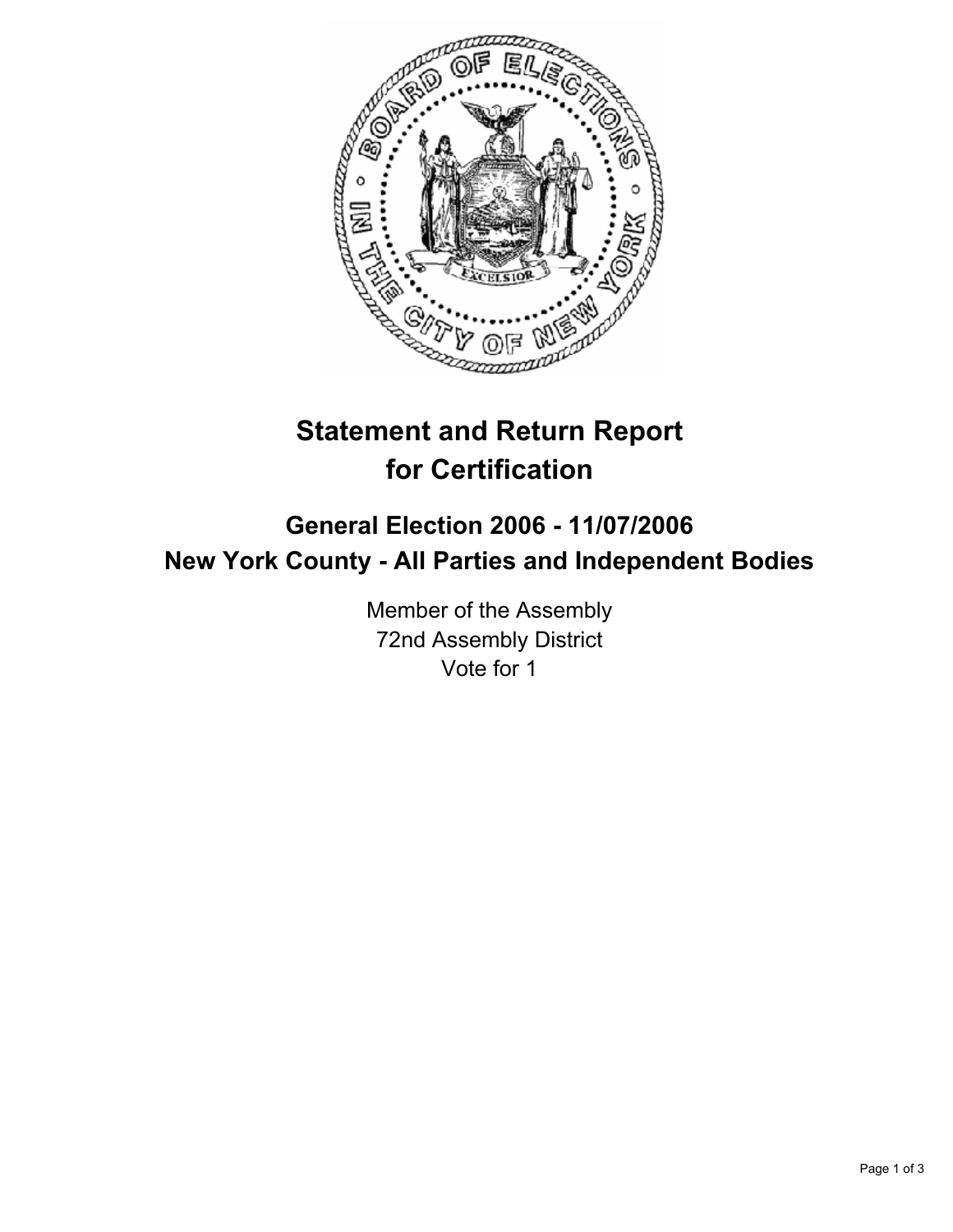

### **Assembly District 72**

| PUBLIC COUNTER                                  | 17,881 |
|-------------------------------------------------|--------|
| <b>EMERGENCY</b>                                |        |
| ABSENTEE/MILITARY                               | 125    |
| AFFIDAVIT                                       | 436    |
| <b>Total Ballots</b>                            | 18,546 |
| MARTIN CHICON (REPUBLICAN)                      | 875    |
| ADRIANO ESPAILLAT (DEMOCRATIC)                  | 14,176 |
| MARTIN CHICON (INDEPENDENCE)                    | 234    |
| FRANCESCA CASTELLANOS (RISING VOICES COALITION) | 463    |
| <b>Total Votes</b>                              | 15,748 |
| Unrecorded                                      | 2.798  |